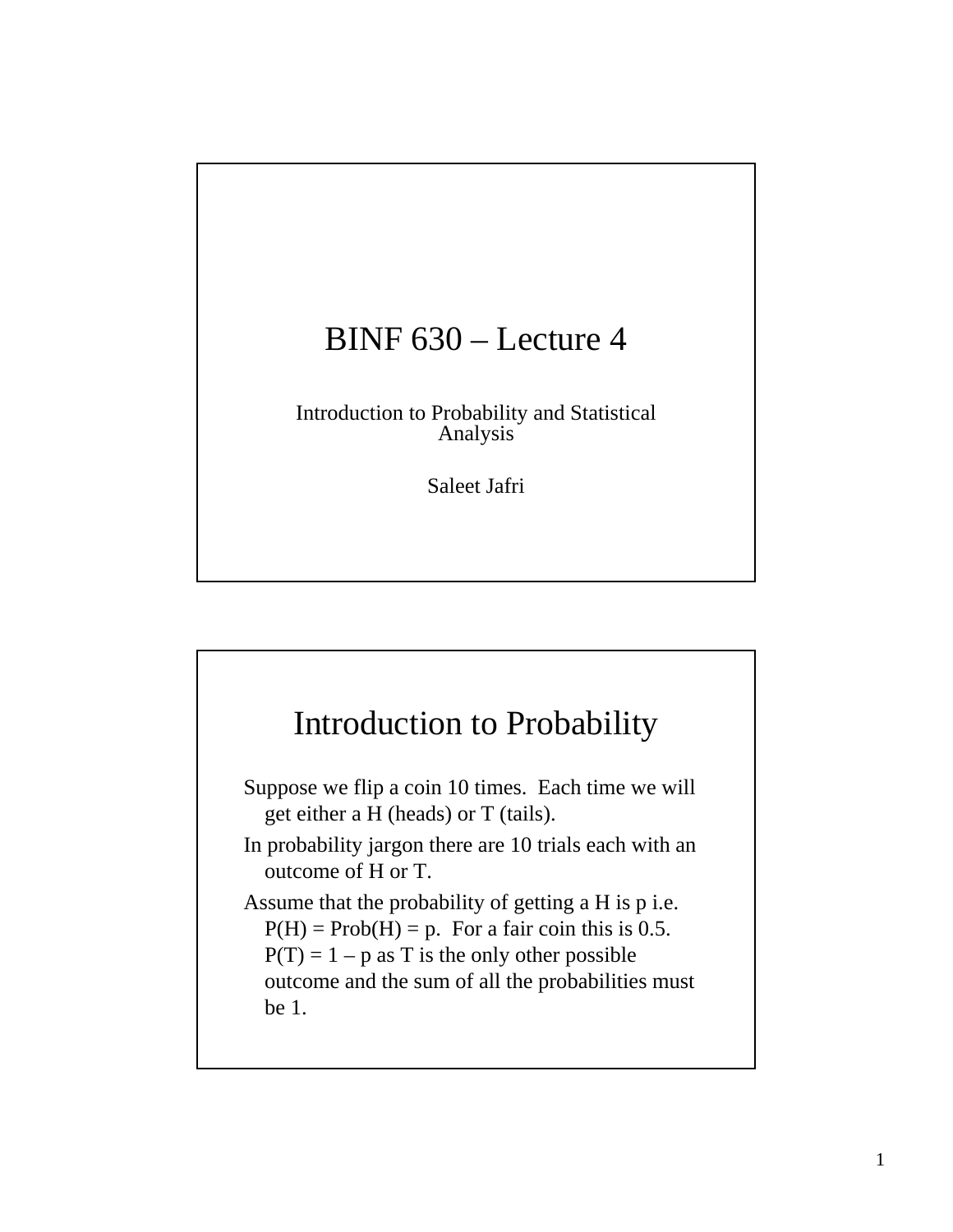

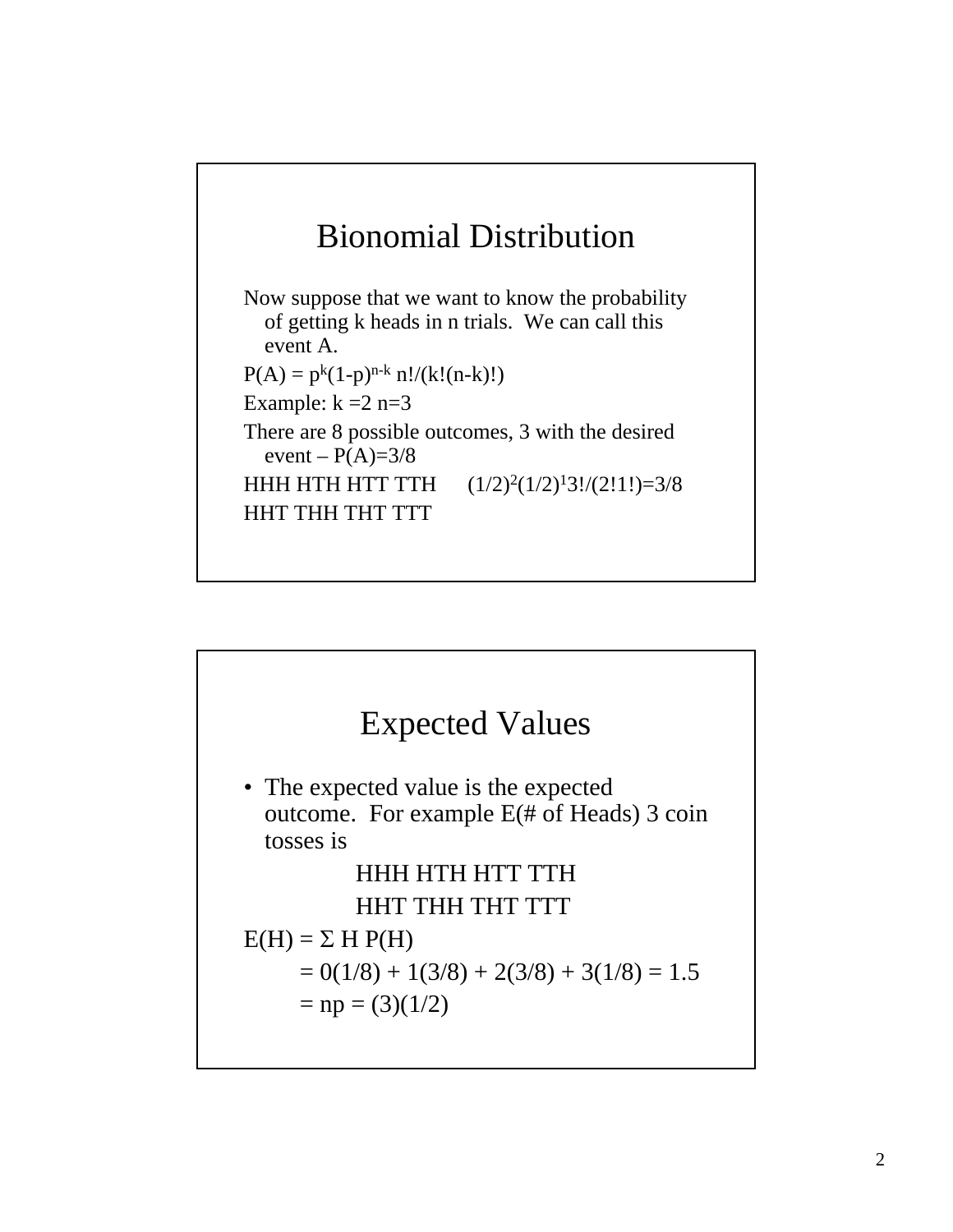

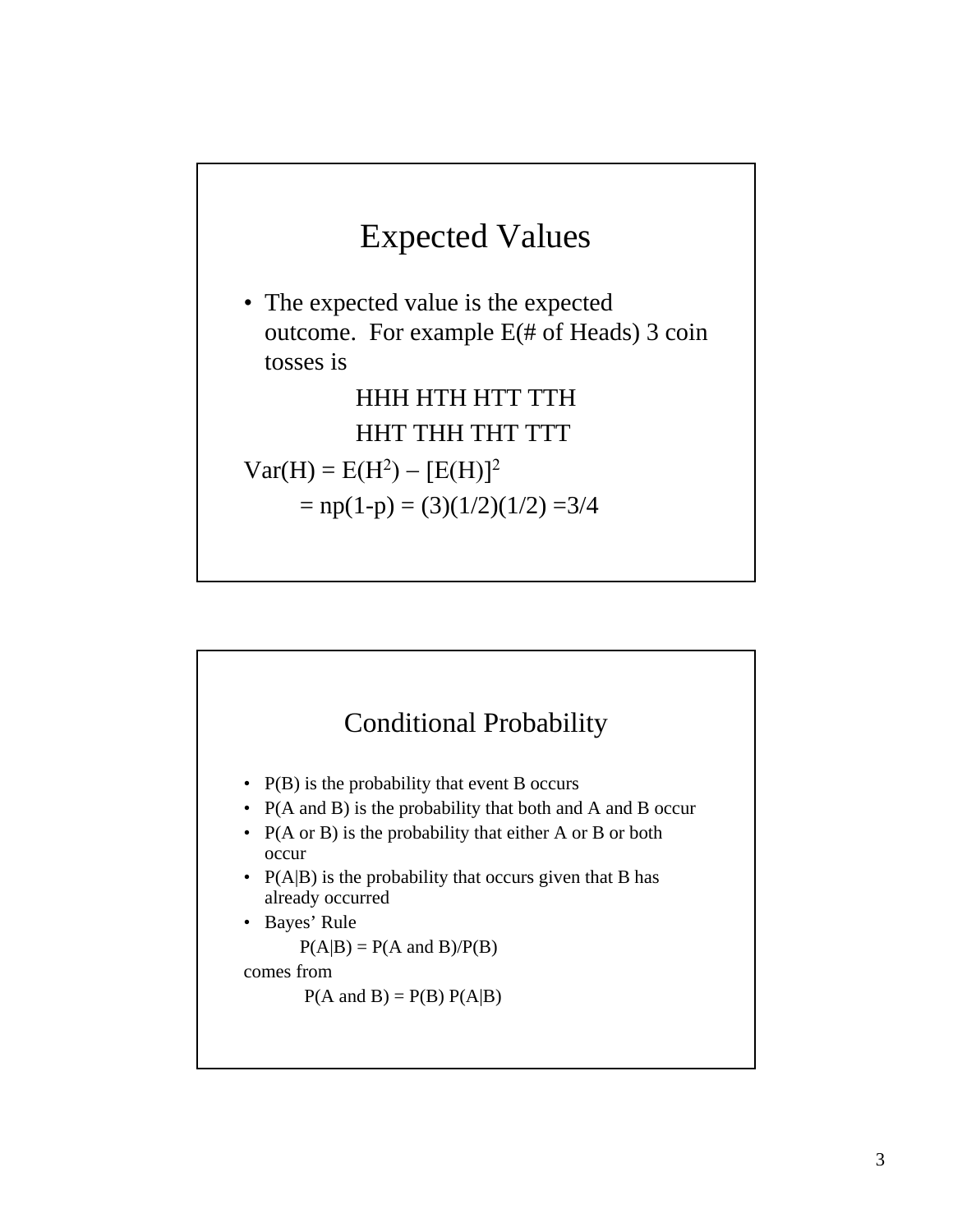

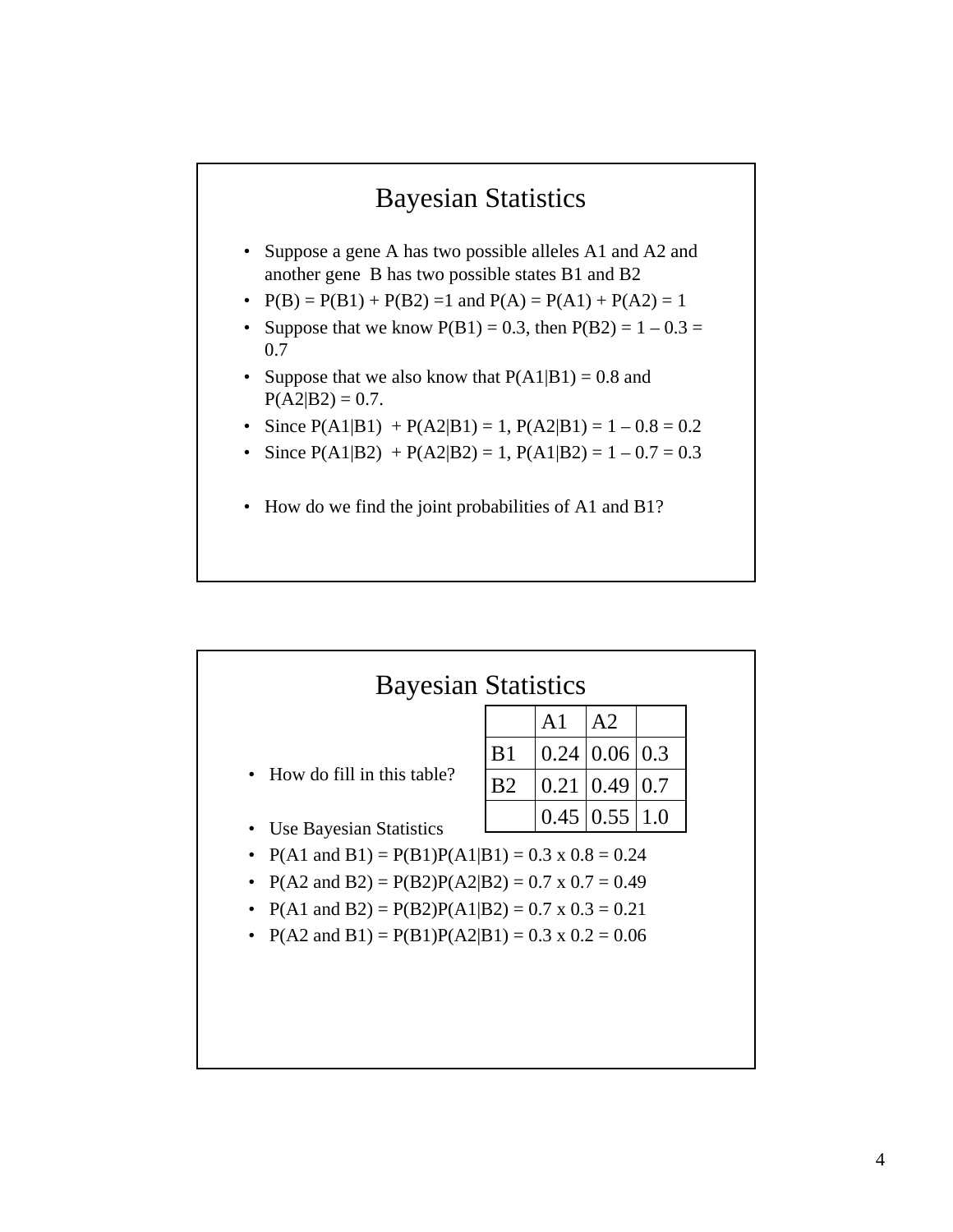# Other Distributions

- Binominal Distribution
- Poisson Distribution
- Exponential Distribution
- Normal Distribution
- Uniform Distribution
- Gumbel Extreme Value Distribution

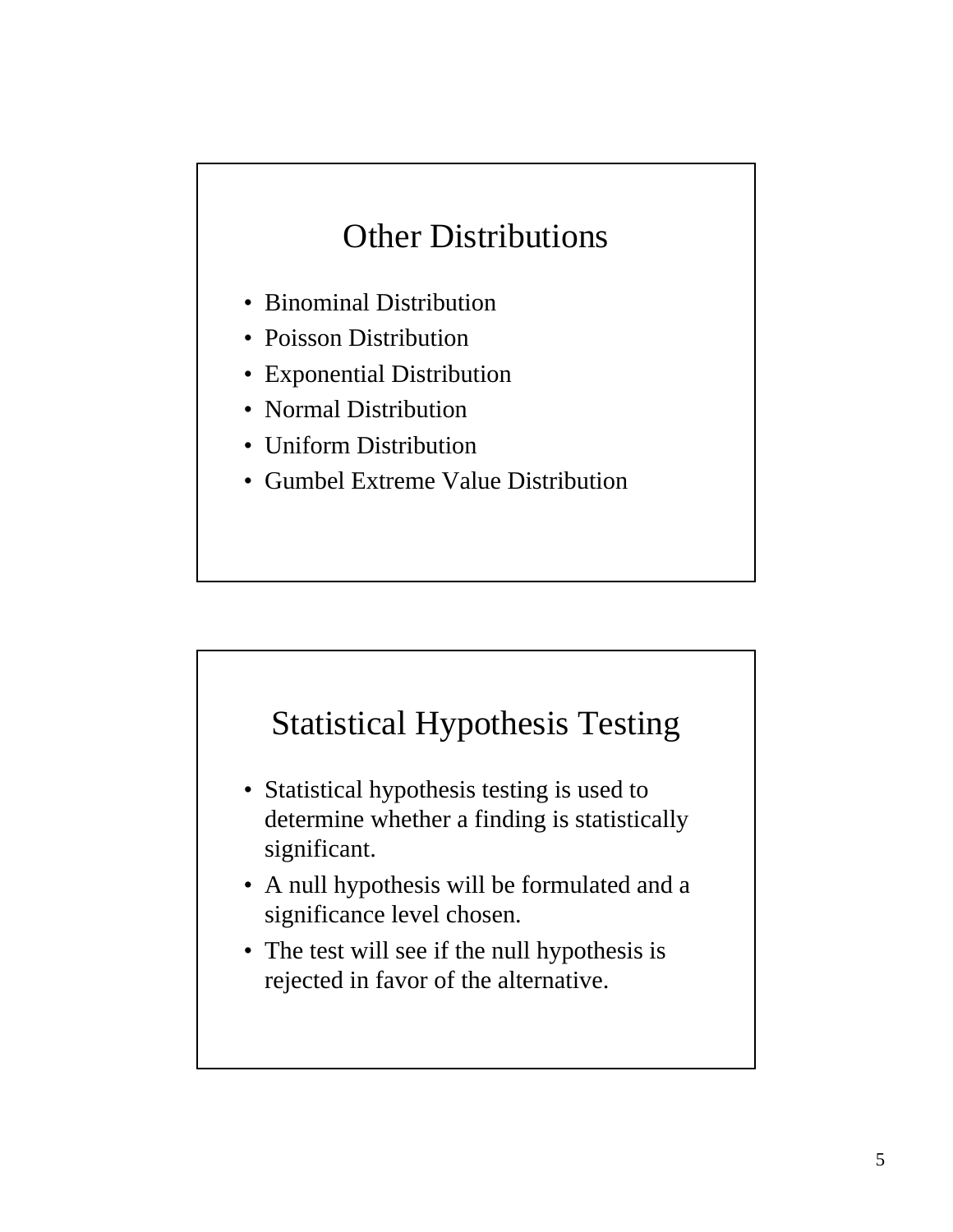

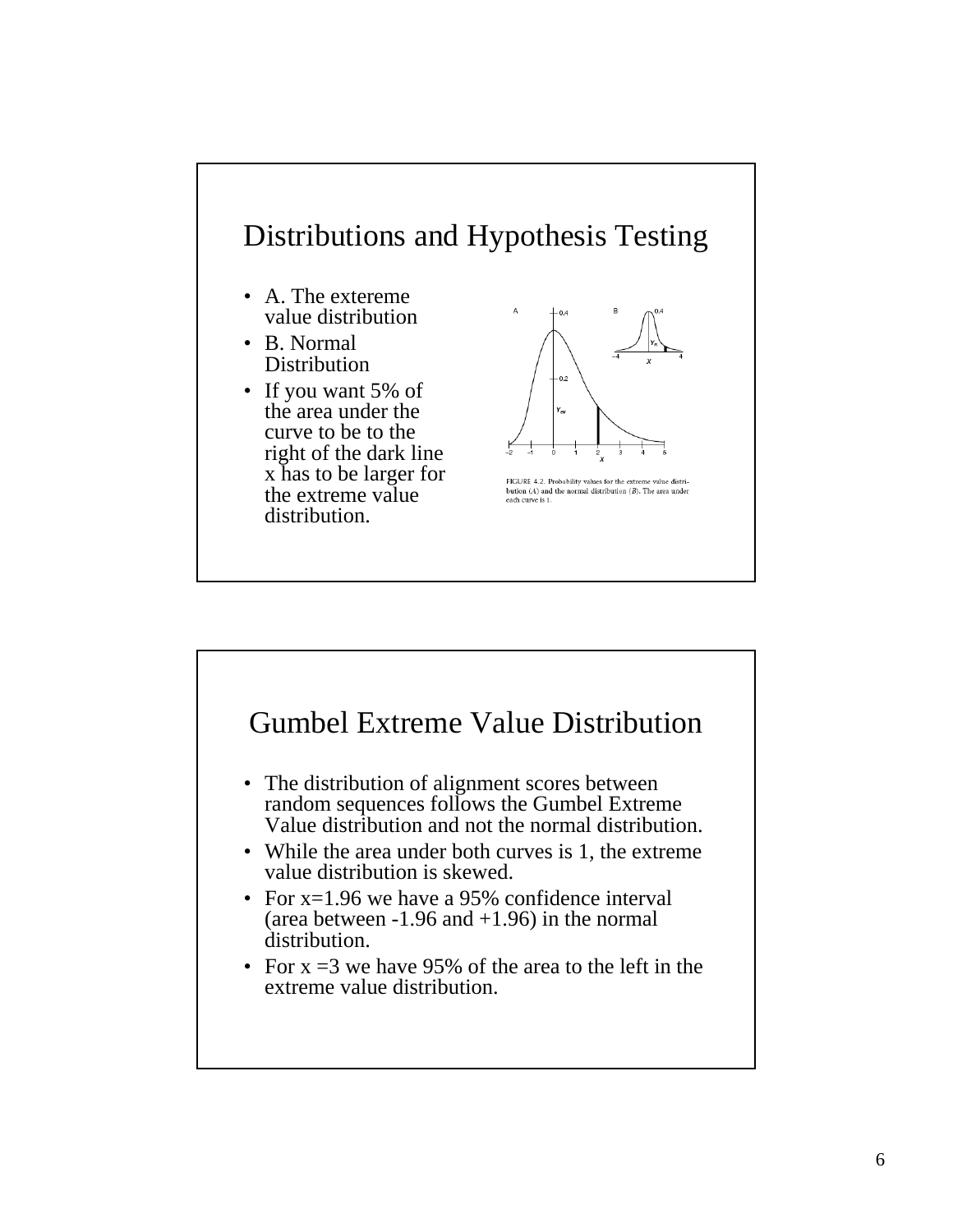# Confidence interval

• If the probability that the null hypothesis occurs is less than 5% we say that we reject the null hypothesis with a 95% confidence interval.

# Local Alignment for Distantly Related Proteins

- The PAM matrices devised by Dayhoff works for closely related protein sequences.
- For proteins not closely related Dayhoff introduced an additional parameter t which represents the evolutionary time scale

 $p_{AB}(t) = P(A, B | t)$ 

• Hence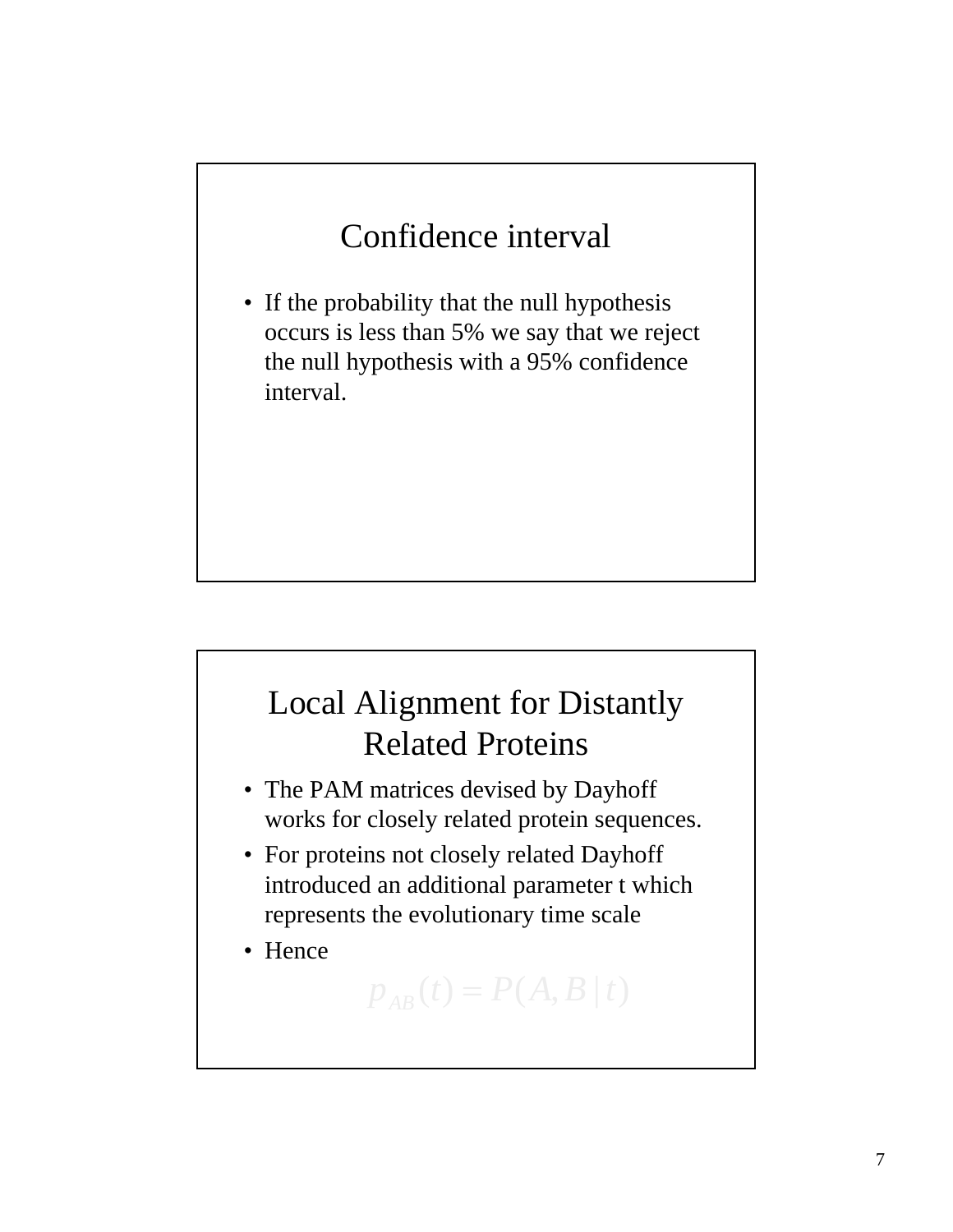

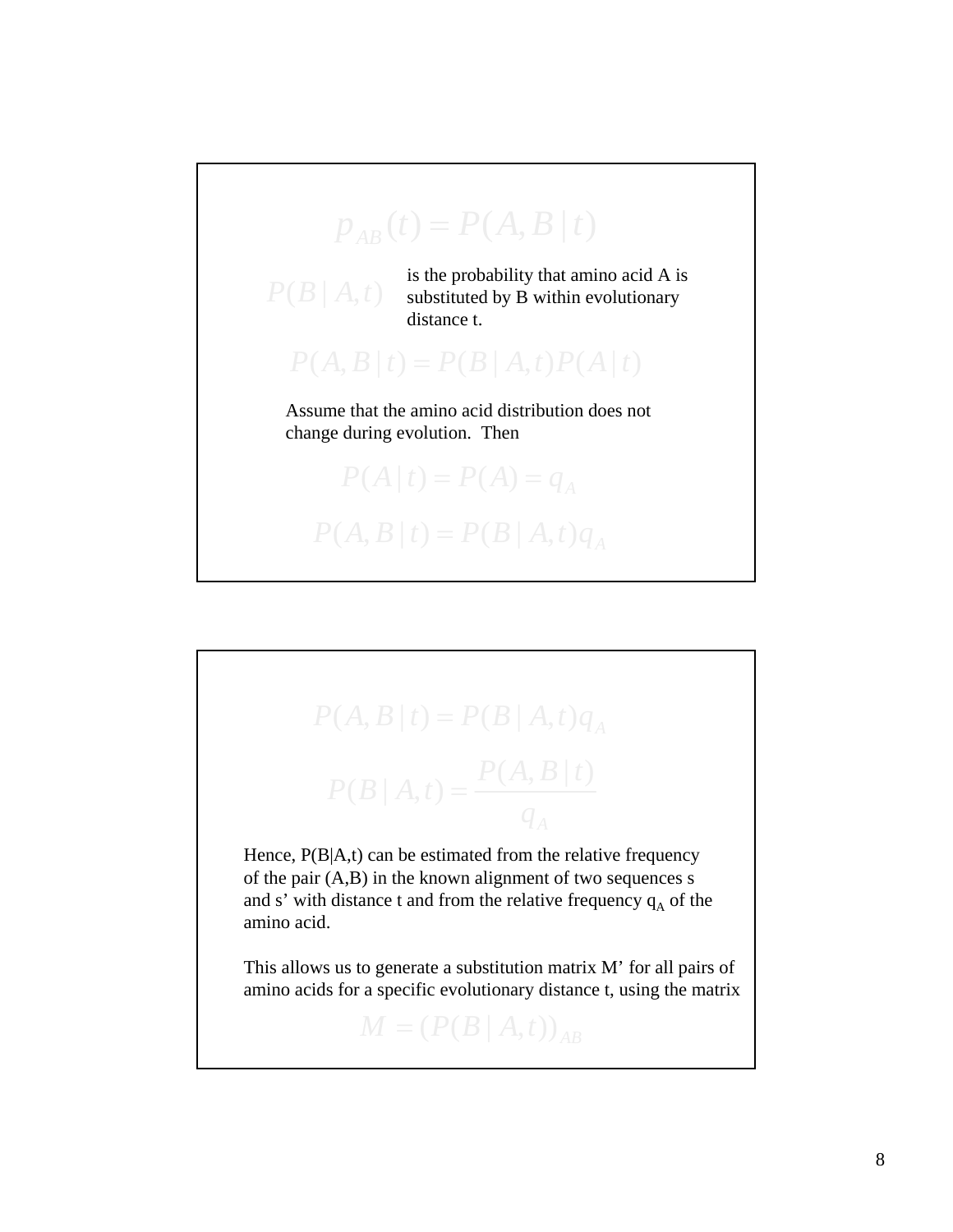

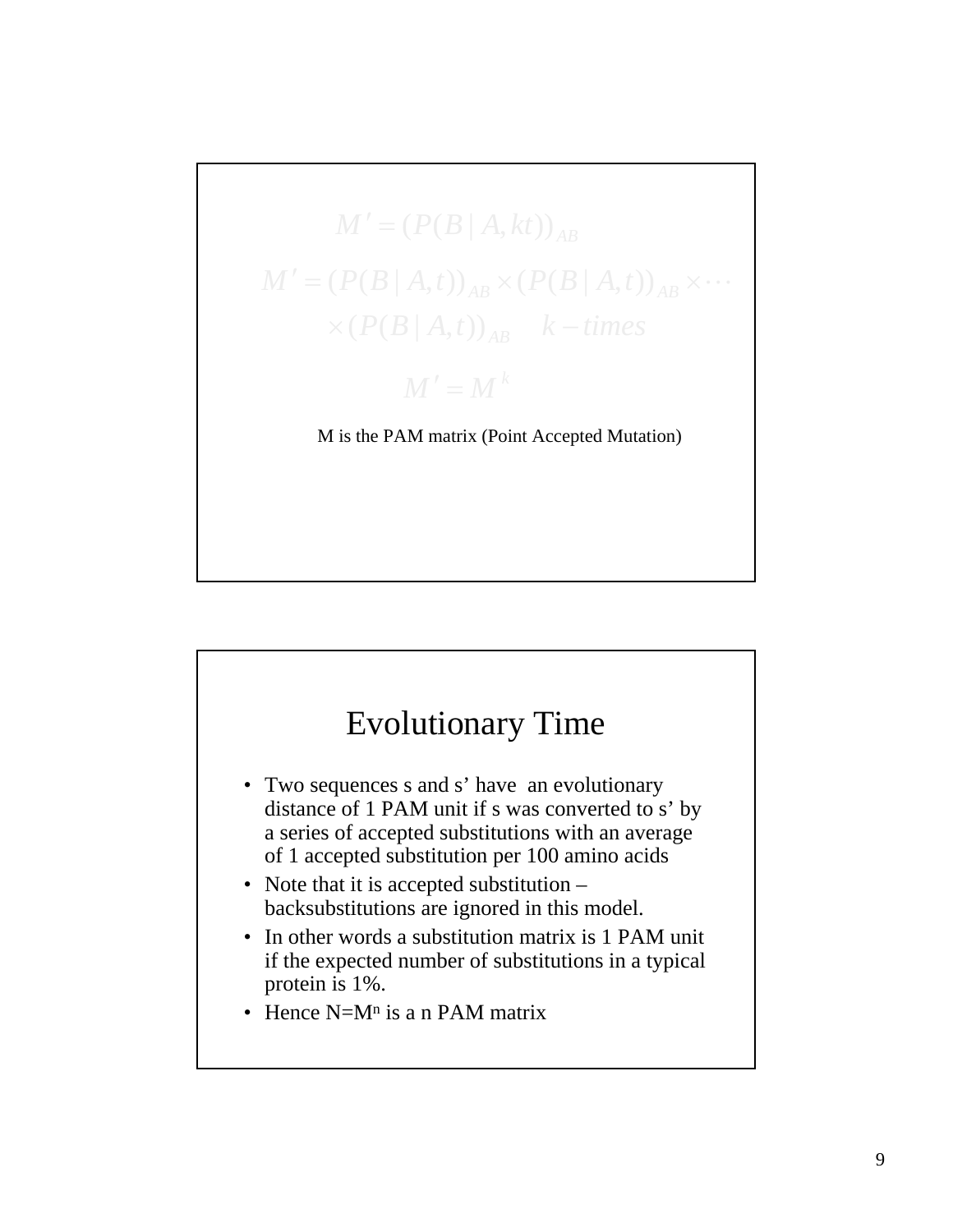# Evolutionary Time

- For sequences whose distance is thought to be more than 100 PAM units distance, the PAM250 matrix is used.
- 1 PAM unit is considered to be about  $10<sup>7</sup>$ years, but this can vary.

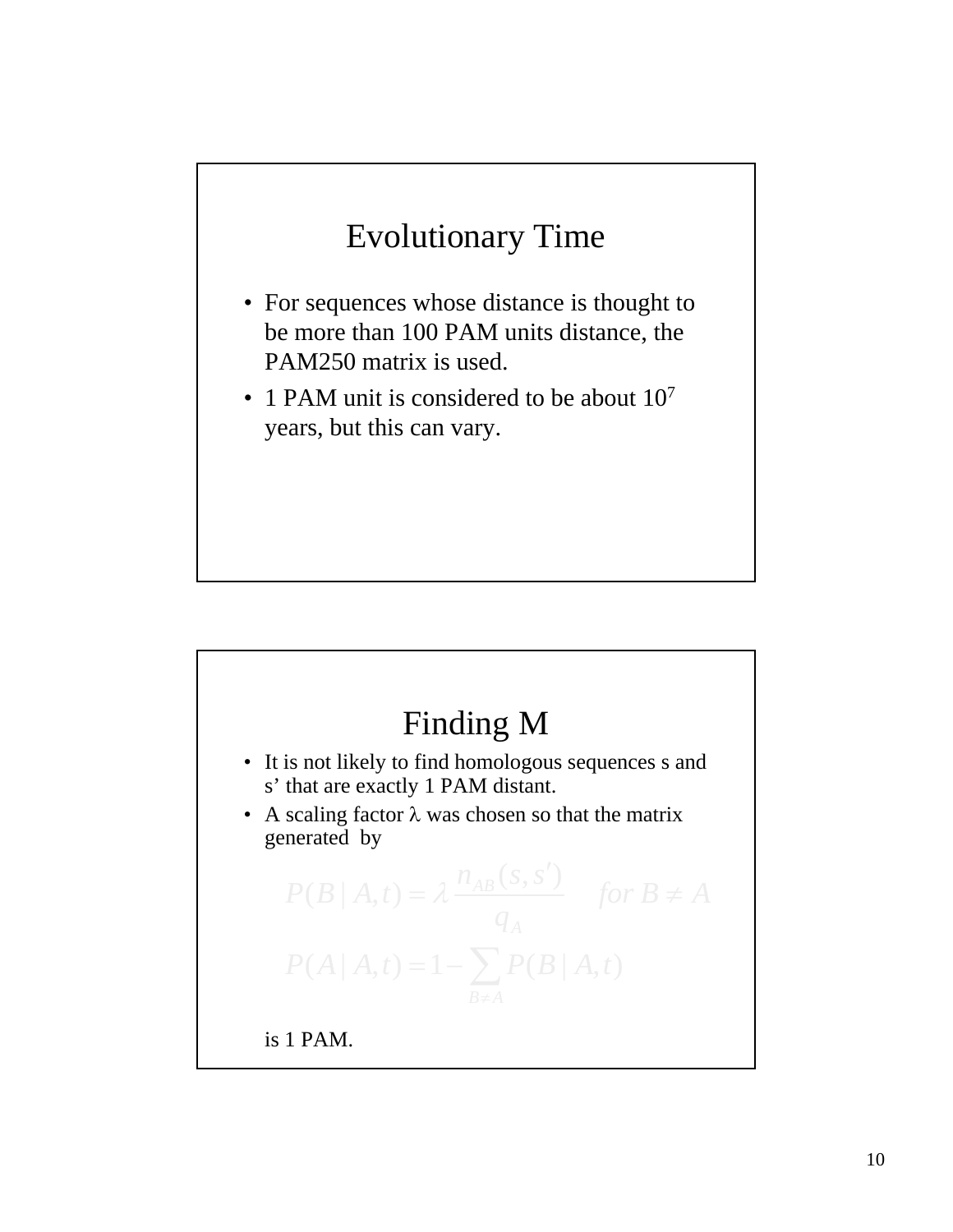## Caveats

- Since it is difficult to extrapolate to distantly related proteins from closely related units other substitution matrices have been proposed such as BLOSUM.
- BLOSUM is better for distantly related proteins.

#### What is the E value

- The E value measures the significance of an alignment.
- Suppose you align a test sequence with 10,000 sequences one of which matches the test sequence (called the related sequence)
- All the sequences will have a alignment score associated with them.
- The E values gives an estimate of the number of unrelated sequences that have a score as high as the related sequence score.
- The lower the E value the better the alignment. E=0.05 corresponds to the 95% confidence interval. However for truly related sequences  $E < 10^{-10}$ .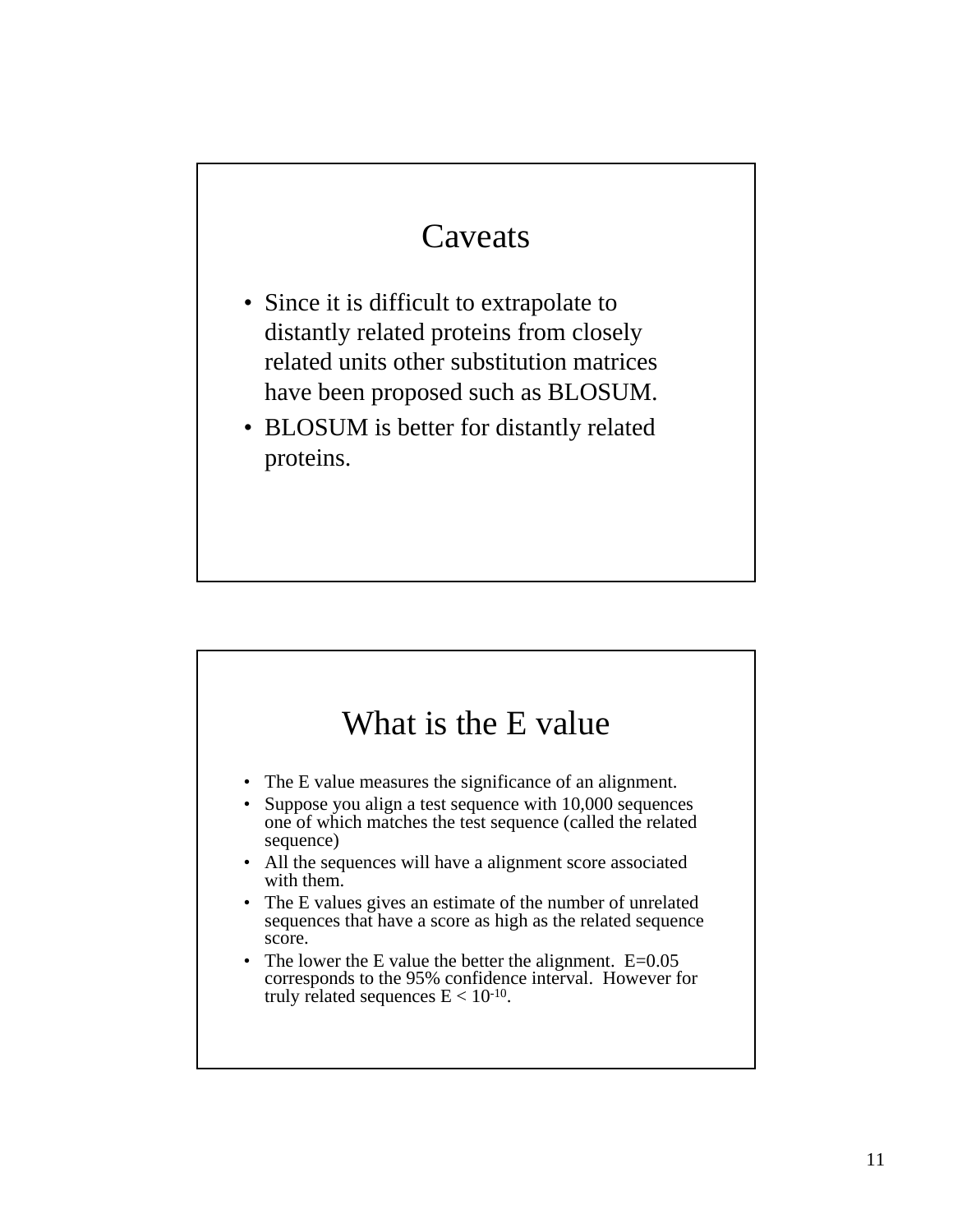

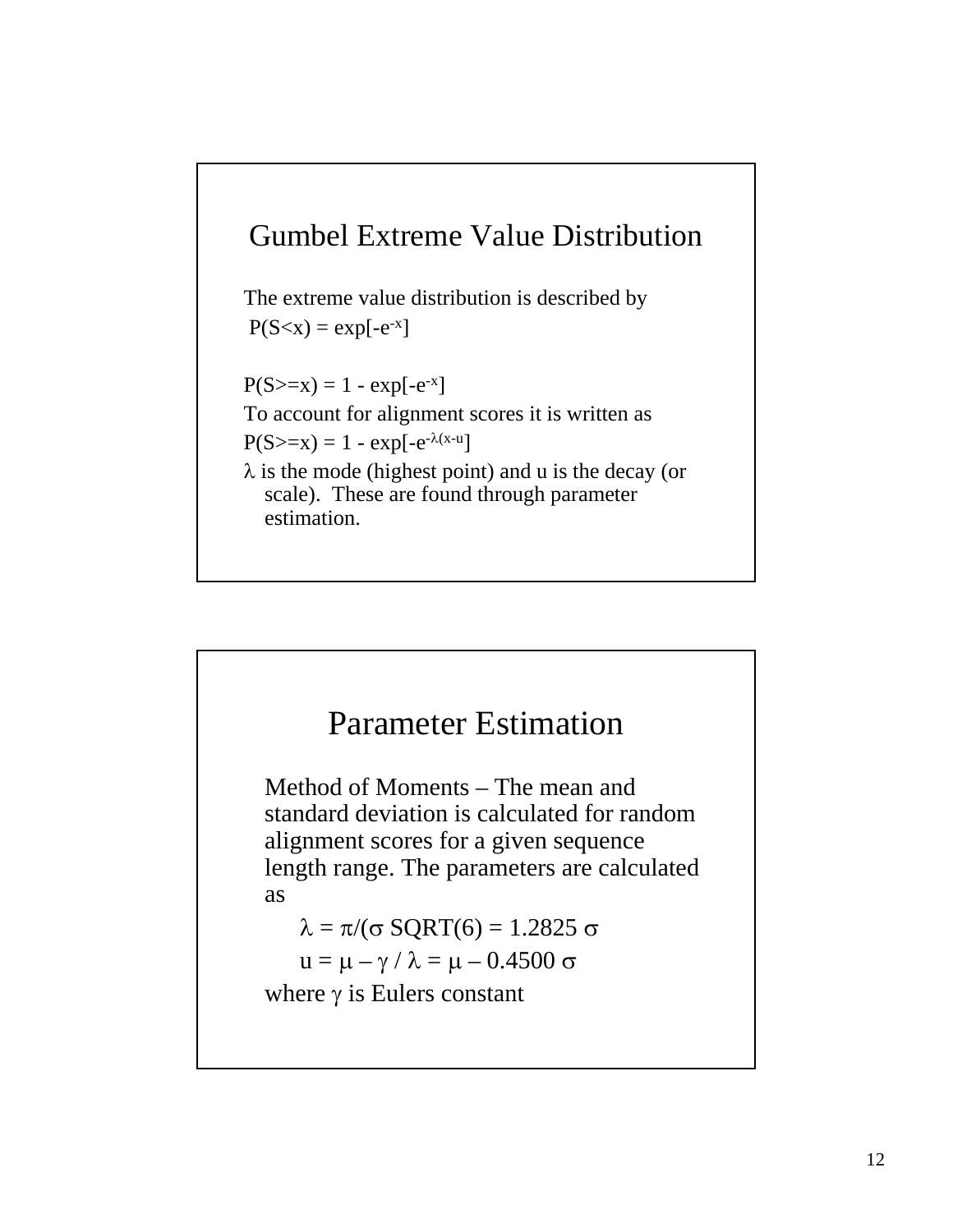#### Parameter Estimation

- Maximum Likelihood Estimation statistical methods that chooses the parameters so that they are the most likely to explain the data.
- Poisson Approximation Method This methods aligns a few pairs of random sequences but fines a large number of possible alignments. This is very fast using dynamic programming as as soon as the scoring matrix is built all possible alignments are there. Of these a number of alignments above a certain threshold are retained. The average number of alignments above a threshold yield a value of s which can be used to derive the parameters using a Poisson distribution.

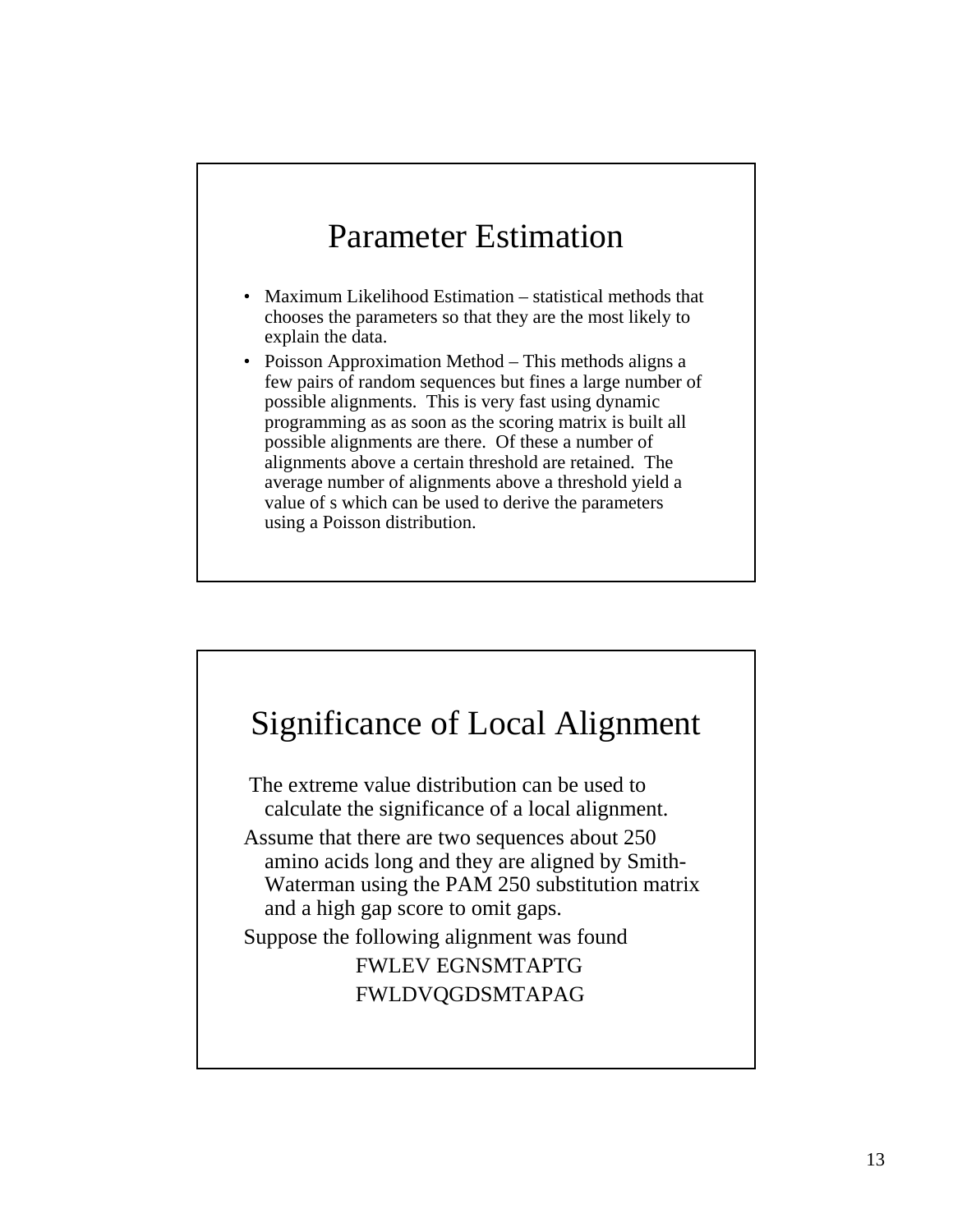

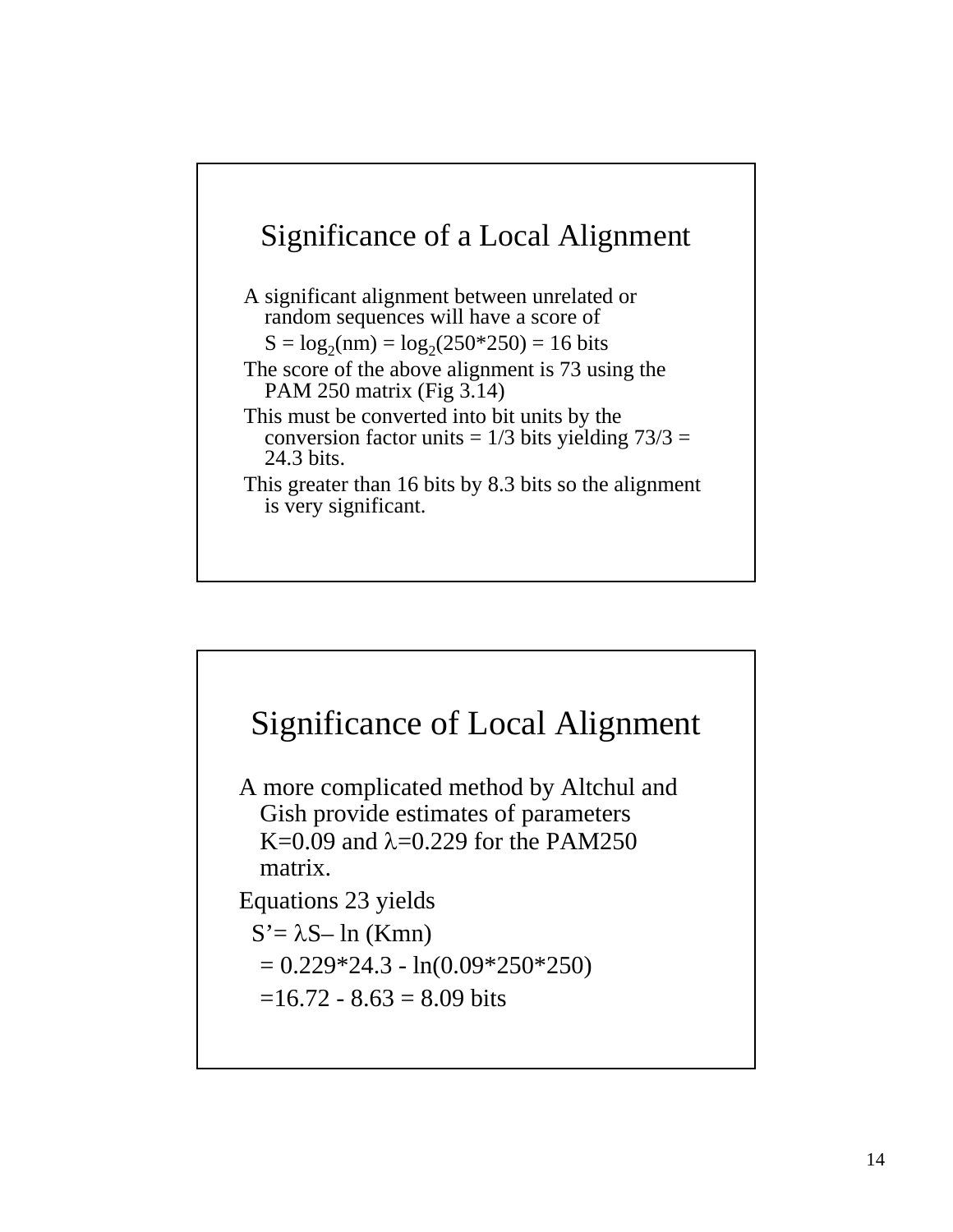#### Significance of Local Alignment

Equation 24 yields the probability  $P(s > 8.09) = 1 - exp[-e^{-8.09}] = 3.1 \times 10^{-4}$ 

The probability can also be calculated by equation 26

 $P(s > 8.09) = -e^{-8.09} = 3.1 \times 10^{-4}$ 

#### FASTA and BLAST

- FASTA and BLAST also calculate significance of the search results alignments
- FASTA uses alignment scores between unrelated sequences to calculate the parameters of the extreme value distribution
- BLAST calculates estimates of the statistical parameters based on the socring matrix and sequence composition.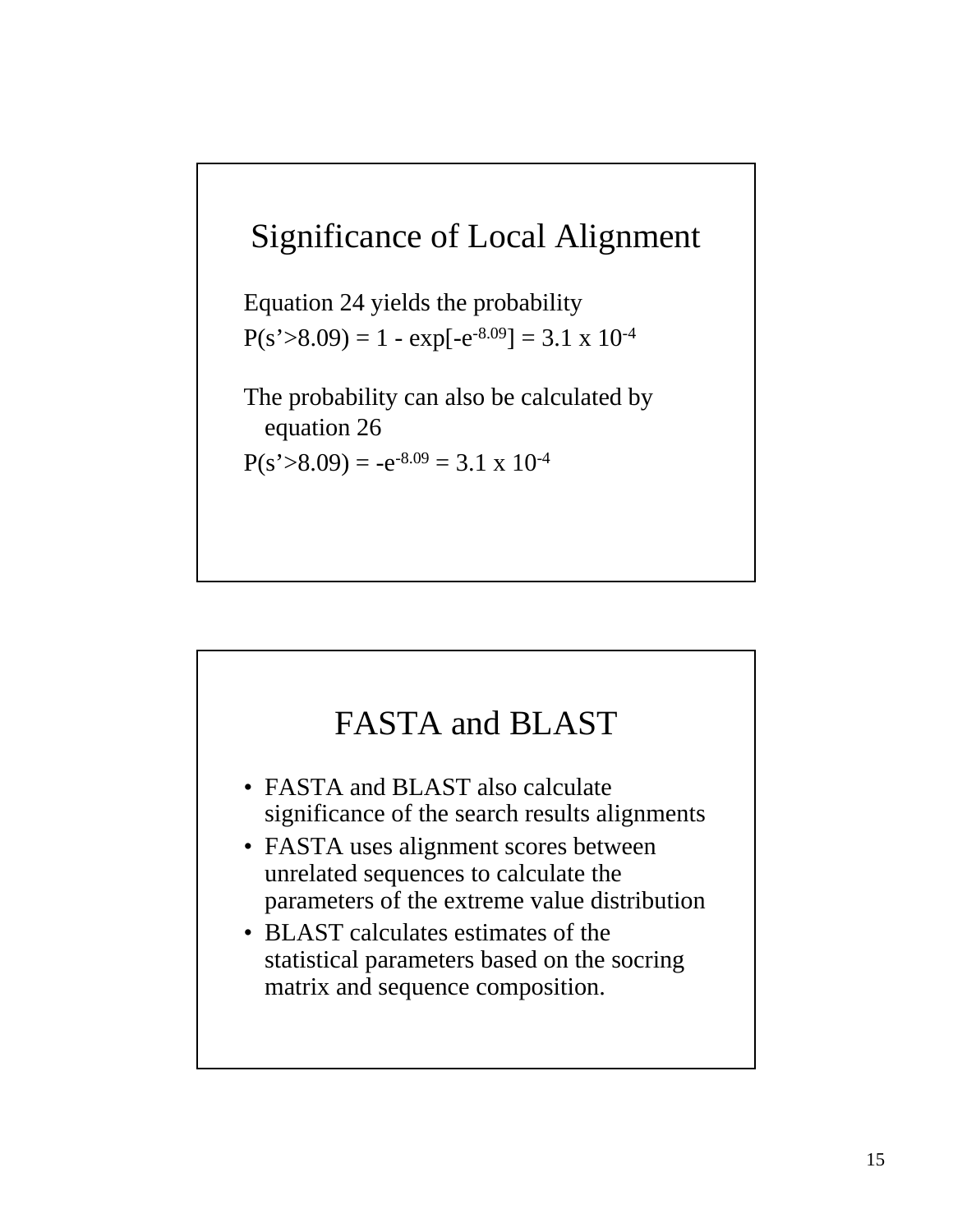# Bayes Block Aligner

- Software was developed by Zhu et al (1998) that slides a sequence along another to find the highest ungapped regions and blocks.
- Instead of using a substitution matrix and gap scoring system a Bayesian statistical approach is used.



How can we tell how closely related two sequence are?

Apply different PAM matrices starting with PAM1 and compare the odds scores. When the odds are sufficiently high it is a better esitmate fo the true evolutionary distance.